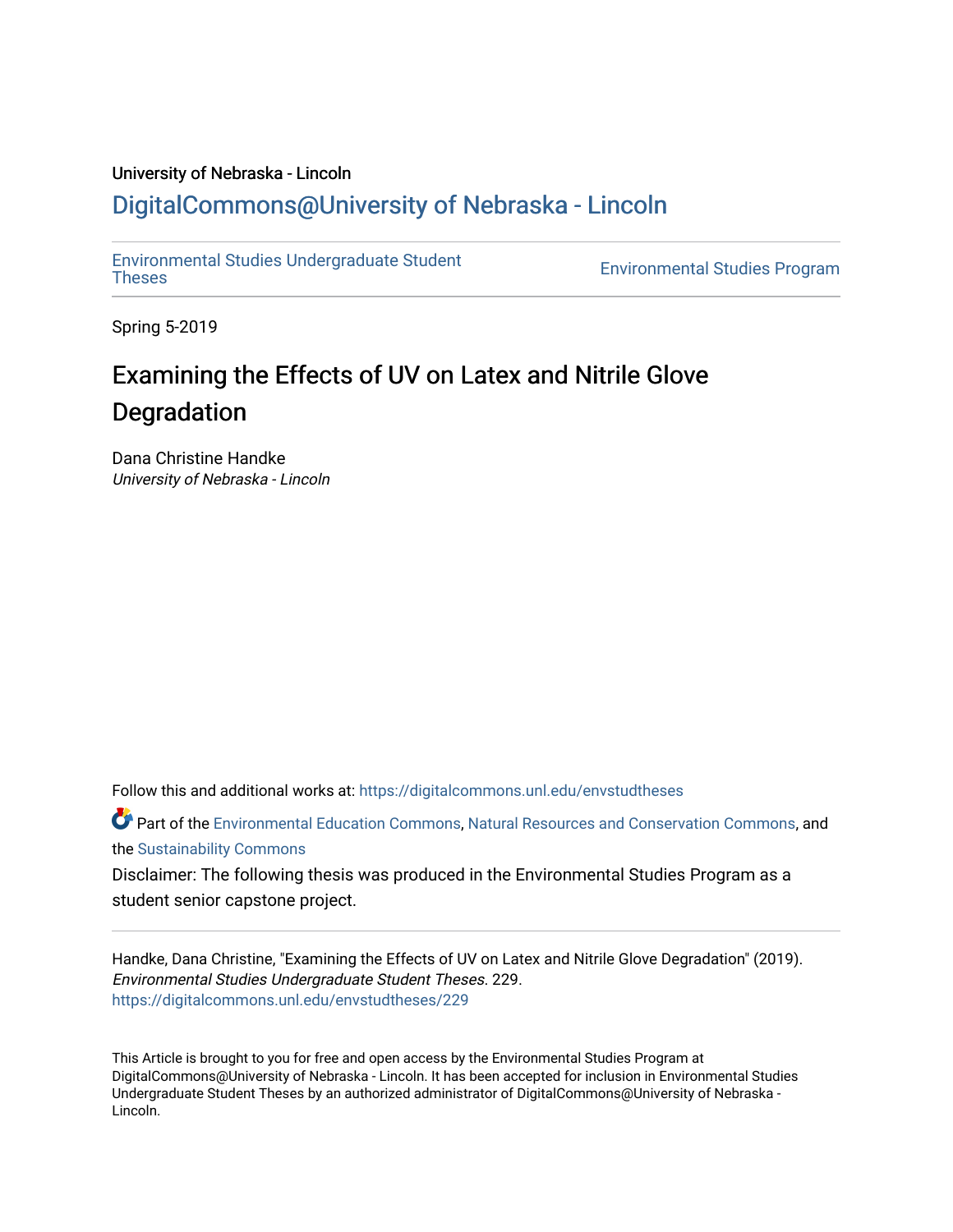# Examining the Effects of UV on Latex and Nitrile Glove Degradation

By

Dana Christine Handke

# AN UNDERGRADUATE THESIS

Presented to the Faculty of

The Environmental Studies Program at the University of Nebraska – Lincoln

In Partial Fulfillment of Requirements For the Degree of Bachelor of Science

Major: Environmental Studies With an Emphasis In: Natural Resources

Under the Advising of Dr. Leon Higley

Thesis Read and Edited by: Kelly Willemssens

Lincoln, Nebraska

Wednesday, May 1, 2019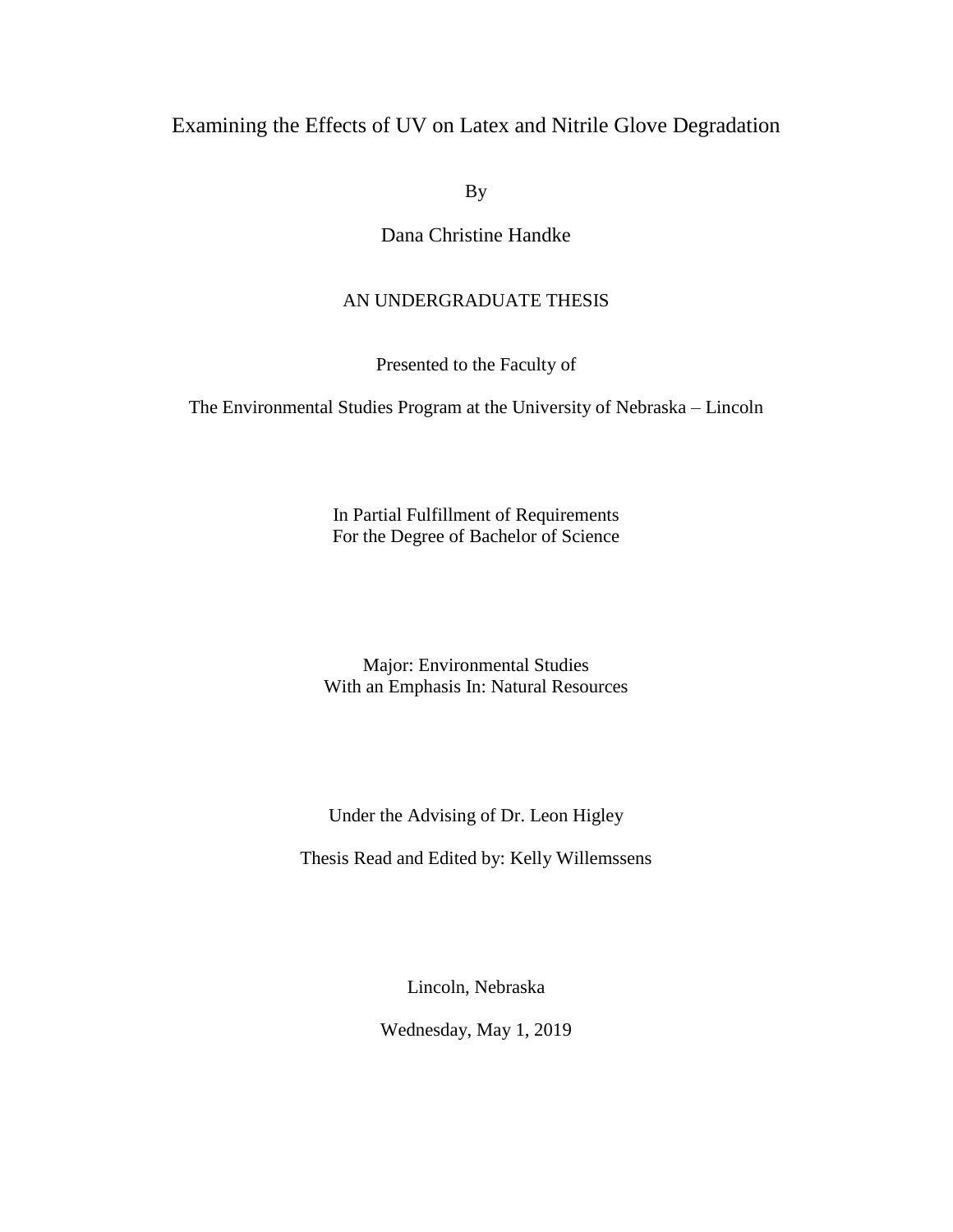## **Abstract**

Medical gloves, both nitrile and latex, are used as a protective barrier to limit the spread of disease. Gloves are a single use product and their demand is set to increase by 9 to10 percent each year. In 2008, it was estimated that 100 billion gloves were used globally each year (Scott, 2008). This study is exploratory in nature, to determine if Ultra Violet light (UV) exposure can cause an acceleration in the breakdown of latex and nitrile gloves. It was hypothesized that the tensile strength and length to breakage for both glove types, latex and nitrile, would decrease after exposure to UV. The experiment was set up as a 4x4 latin square, where 1: latex was exposed to UV for 24 hours, 2: nitrile was exposed to UV for 24 hours, 3: a nitrile control where no UV was used and 4: a latex control with no UV exposure. The data show a 40 percent reduction in tensile strength and a 40 percent reduction in length to breakage after a 24-hour UV exposure. The decrease in tensile strength and length to breakage was statistically significant with UV application ( $p<0.0001$ ), regardless of glove type used ( $p<0.0001$ ). We can therefore accept our hypothesis that UV light exposure can cause an acceleration in the breakdown of medical gloves. To expand upon this study, the application of UV could be commercialized to accelerate degradation of medical gloves. In this way, the hope is that medical gloves could become more sustainable.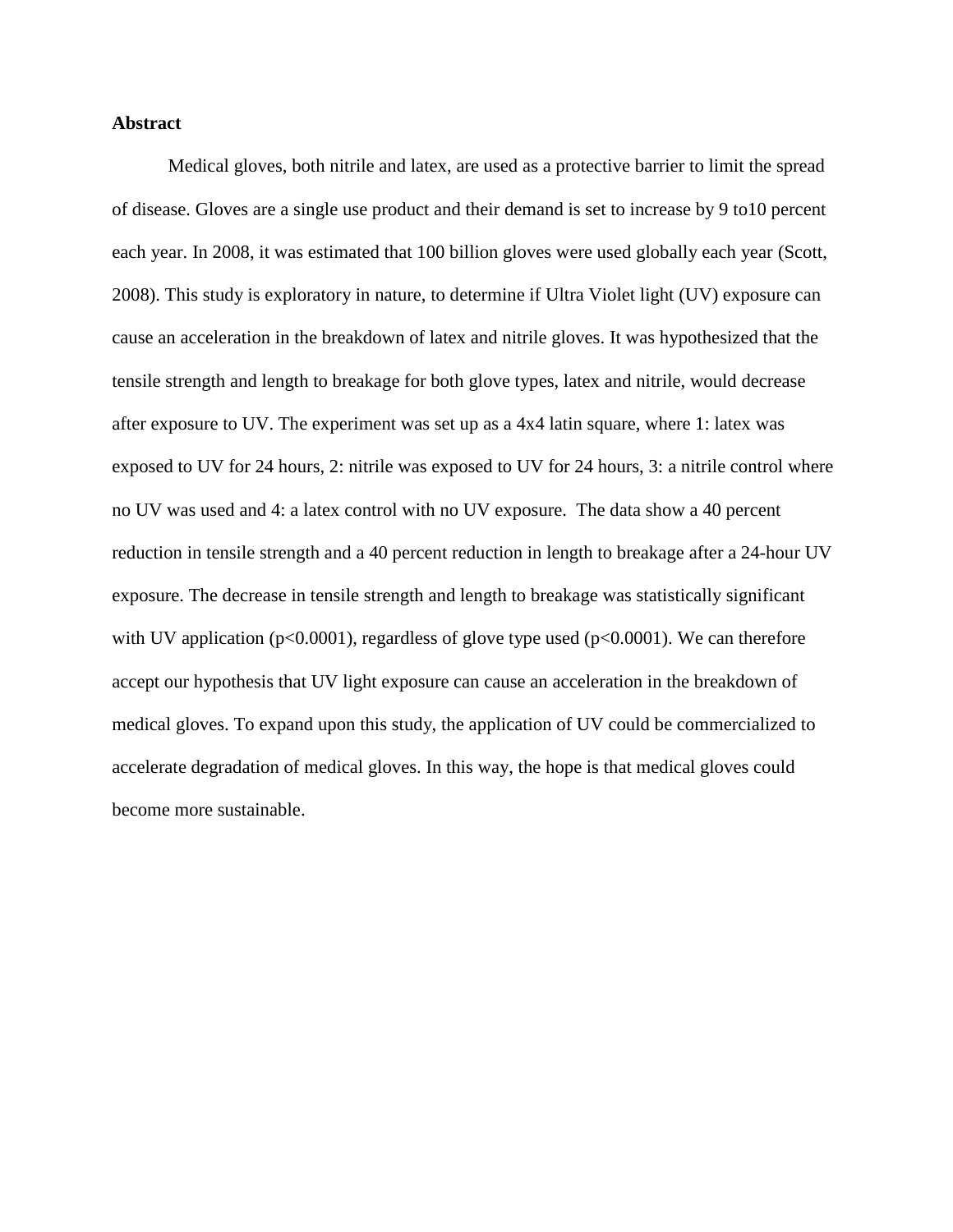### **Introduction**

#### Nitrile and Latex Gloves as Medical Waste

As a standard precaution to limit the spread of disease from patient to patient, hospitals and clinics use single-use gloves as a protective barrier. Gloves also protect healthcare workers from infections from their patients. In 2008, approximately 100 billion gloves were estimated to be used around the world annually. If each of these gloves would be lined up, it would span the distance of the moon and back to earth 30 times (Scott, 2008). Most of these gloves are not a biomedical hazard, and the majority ultimately end up in a landfill. Interestingly, there is a knowledge gap about the pathways of latex and nitrile glove degradation and the impacts of the innumerable quantities that end up in landfills each year.

Gloves are a single-use product and their demand is predicted to increase by 9 to10 percent each year. Additionally, approximately 24% of medical waste comes from gloves. Of the gloves used worldwide, 57 to 80 percent are disposed of in a landfill. It is estimated that latex gloves take over 2 years to degrade in a landfill (Misman & Azura, 2013). The magnitude of single-use gloves that end up in a landfill is both unfathomable and unrestricted. The lack of research on how gloves break down could prove to be an environmental harm in the future due to the massive glove-quantities with unknown fates. To combat this, programs like RightCycle exist to repurpose glove waste. The gloves can be processed into pellets and then turned into shelving, tote bags, and outdoor furniture. While recycling programs exist, they are currently costly to medical facilities and therefore is currently underused (Kardis, 2017). Additionally, there is research ongoing to create biodegradable gloves. These gloves have been slow to reach the market and could potentially face opposition based on cost and efficacy. Current models of biodegradable gloves cost approximately \$13 per box and a box of latex or nitrile gloves costs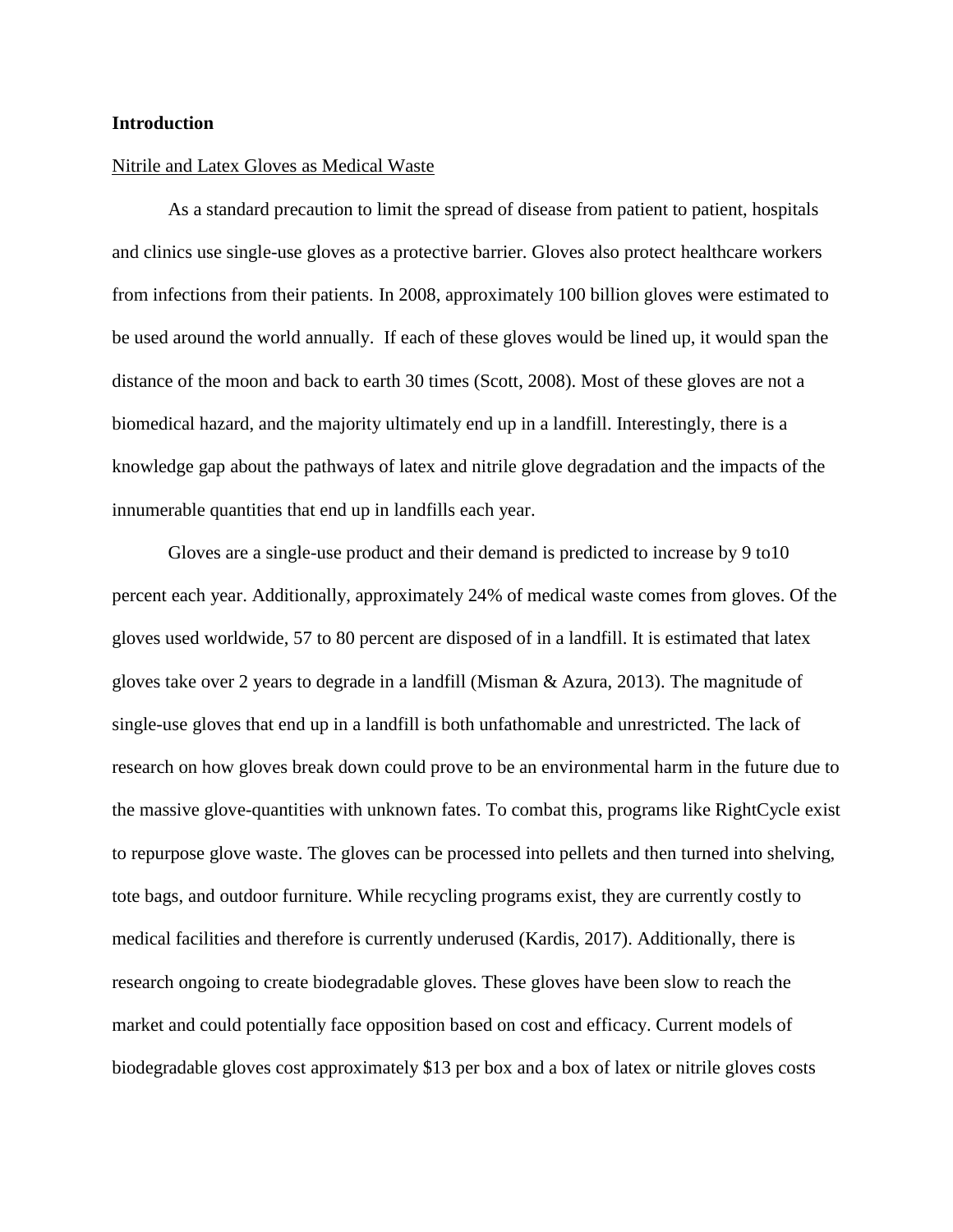between \$6 and \$9. Ultimately, this study seeks to understand how glove breakdown can be accelerated. With this information, more sustainable solutions could be sought for medical glove disposal.

### Latex Gloves

Gloves used in a medical setting are typically latex or nitrile. Natural rubber latex (NRL) is produced by more than 20,000 flowering plant species, which accounts for 10% of angiosperms. Latex is a sticky compound that exudes from the plant in response to tissue damage. Due to the plant's internal pressure, latex discharges from the damaged point and coagulates upon exposure to air. It has no known function in primary plant metabolism, but is most likely released to reduce herbivory and heal mechanical wounds of the plant. (Agrawal & Konno, 2009). Natural rubber consists of units of C5H8, containing a double bond in the cis configuration (Rose & Steinbuchel, 2005). NRL is formed by long and flexible polymer chains. NRL's flexibility is attributed to the rotation along the C-C bonds that can rotate into many conformations. Although 2,000 plants synthesize poly(cis-1,4-isoprene), only two varieties are produced commercially: *Hevea brasiliensis* (99%), and *Parthenuim argentatum* (1%) (Agostini et. al, 2008).

Latex gloves are waning in prevalence due to increasing latex allergies, but is currently still used in approximately 400 medical products (Binkley et al., 2003). Latex allergies range from skin redness and itching to full anaphylaxis and hypotension. Latex allergies occur in about 10% of healthcare workers and can appear in up to 67% of children with spina bifida (improper forming of the spine and spinal cord). Latex allergies are a sensitization allergy, meaning the reaction worsens with repeated exposure to latex (Sussman & Beezhold, 1995). Symptoms of allergy to latex occur after direct contact. Latex enters the body through the skin, mucous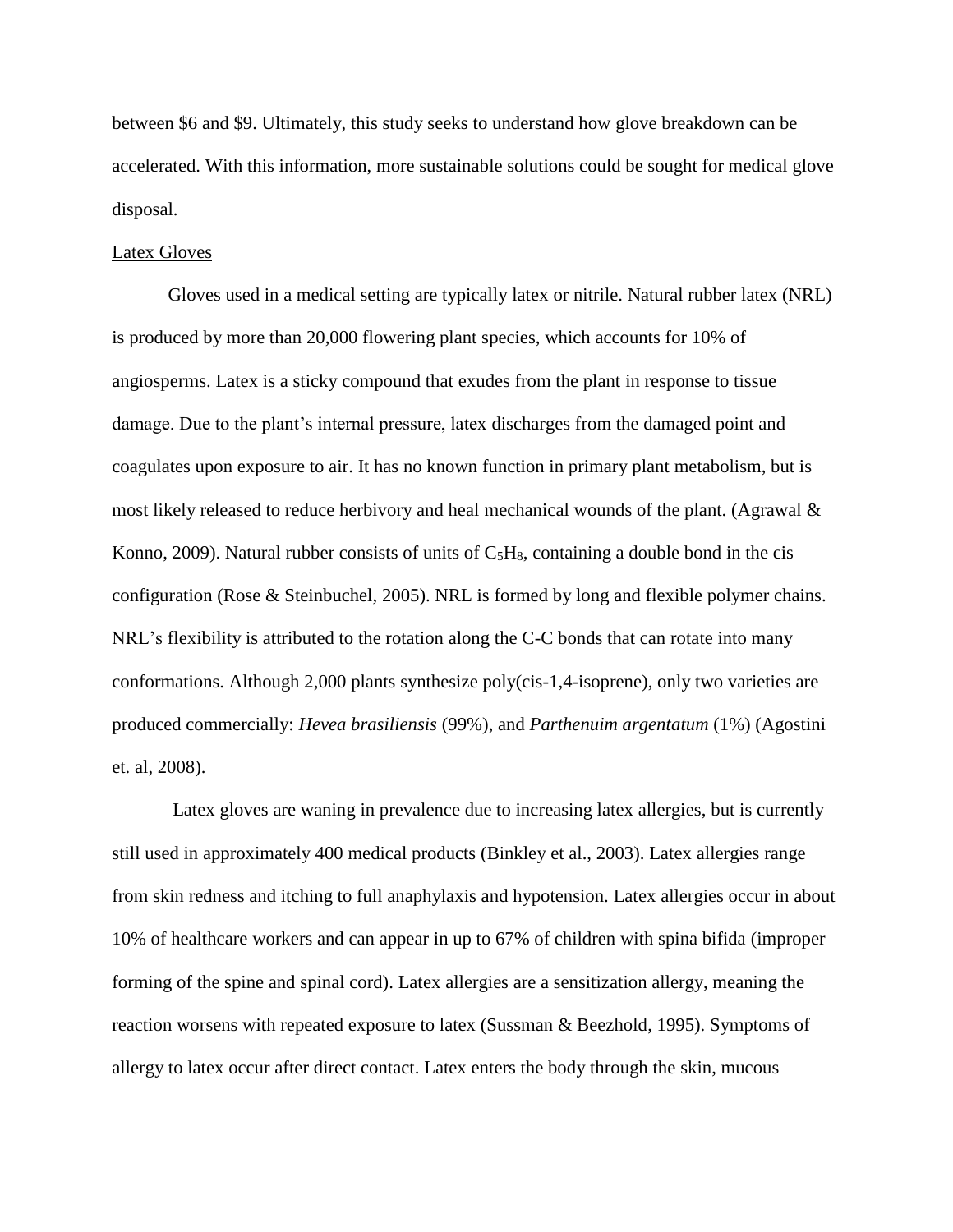membrane, open wounds, and through inhalation. Since 1940, latex gloves have used cornstarch within the gloves as a drying agent. Relatively, cornstarch is lightweight and easily airborne, which binds with the latex molecules and makes the chance of ingesting airborne latex more likely. There is no cure for an individual's latex allergy, and the only way to mitigate the effects is to avoid contact altogether. Alternatives to latex include nitrile, vinyl, neoprene, and styrene butadiene (Binkley, et. al, 2003).

#### Nitrile Gloves

Largely due to the aforementioned increasing allergies to latex, nitrile gloves are becoming more prevalent in the health care industry. Nitrile butadiene rubber (NBR) is a synthetic macromolecule elastic compound, resistant to fatigue and wear. NBR is resistant to friction, making it a good material for rubber moving components of machines. However, NBR is not a good material for dissipating heat, and high temperatures cause the material to deteriorate and decrease its mechanical properties (Dong et. al, 2015). Additionally, NBR is not resilient to environmental factors. Extreme temperature, strong light, and great mechanical load can drastically reduce the durability of NBR. This is likely due to the unsaturated bonds of butadiene. It is less elastic than latex but is regarded as a stronger material (Liu et. al, 2016).

It is important to note that different brands of nitrile gloves reportedly have entirely different properties. Currently, there are no uniform standards for nitrile glove manufacturers, causing the formulation from glove to glove to be drastically different. These differences are due to a discrepancy in the amount of acrylonitrile compared to fillers, plasticizers, and the base polymer, which accounts for up to 85% of discrepancies. These discrepancies affect the functionality of the gloves. For example, non-polar plasticizers repel water, but decreases the ability to resist non-polar solvents. Additionally, the lack of plasticizers can decrease the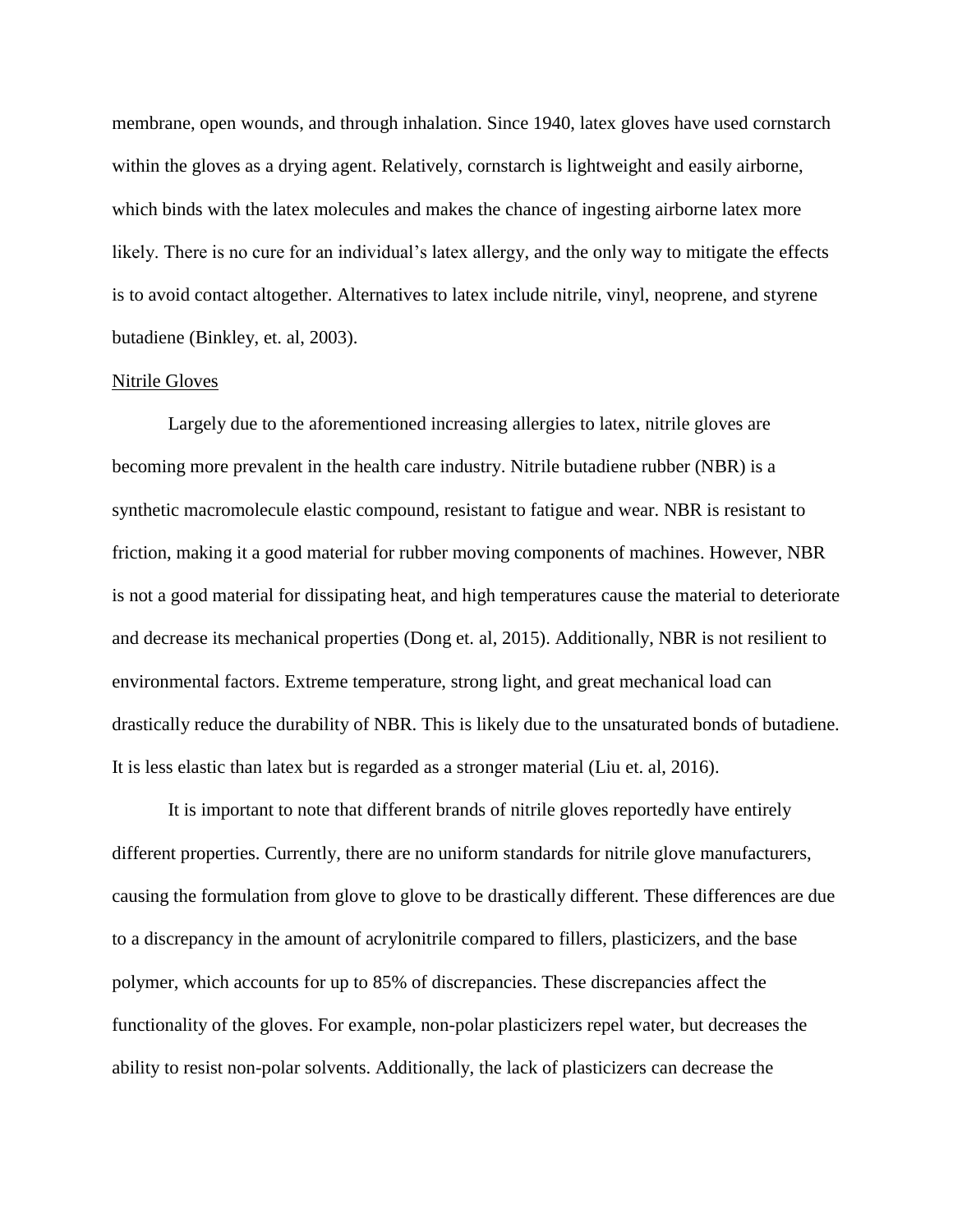elasticity. Plasticizers and fillers are not regulated, while the water-tight properties, thickness, dimension, and tensile properties are (Phalen & Wong, 2011).

#### Glove Degradation: Previous Studies

In a study of latex degradation by Lambert et. al (2013), latex film degradation was determined in simulated water ecosystems. The study simulated both freshwater and saltwater ecosystems across seasons – altering the sunlight cycle, intensity, and temperatures. In their study, it was reported that as a consequence of degradation,  $CO<sub>2</sub>$  and  $H<sub>2</sub>O$  were released into the atmosphere. They determined these losses by placing filter paper over the containers. To determine the true breakdown in the environment, they added the atmospheric loss trapped by the filter paper to the remaining mass of latex and compared that to the starting weight. The greatest amount of mass loss occurred during the "summer" phase, when the latex was exposed to more solar radiation and higher temperatures. They concluded that photo-oxidation was the strongest contributor to latex breakdown within their study.

A similar study in Malaysia examined how NBR gloves breakdown under natural weathering conditions. Natural weathering was characterized by exposure to sunlight, heat, oxygen, and moisture in variable quantities over 3 and 6 months. The study found that increased exposure to natural weathering elements directly correlated to a decrease in the tensile properties of the NBR gloves. Noriman and his team attributed this decline in tensile strength to polymer oxidation, occurring from chain scissions due to the exposure to UV (Noriman & Ismail, 2010).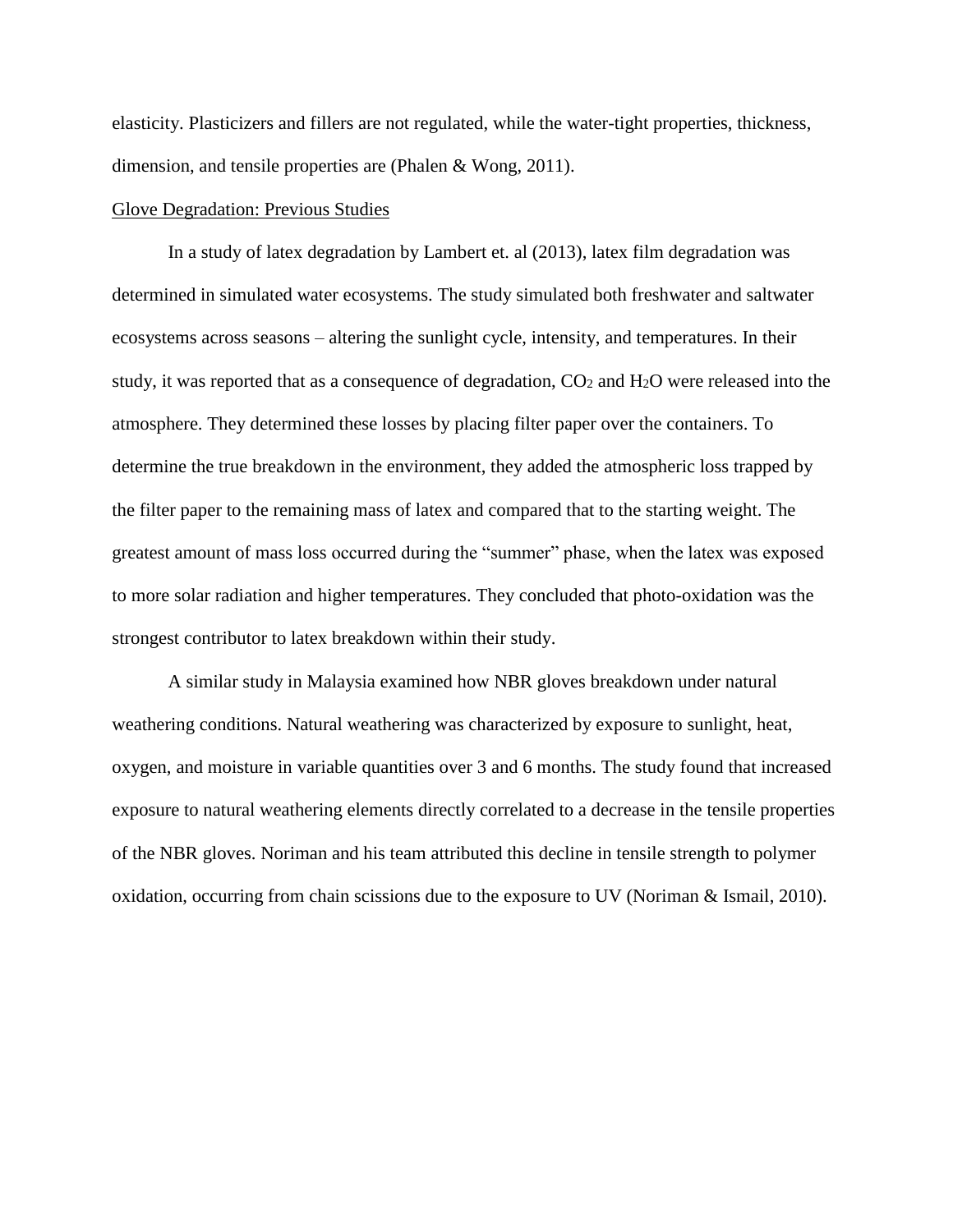#### **Objective**

The objective of this study is to examine whether or not UV light will accelerate the degradation of medical gloves.

Hypothesis (1): Latex gloves will respond to UV light by having decreased tensile strength and decreased length to breakage after exposure.

Hypothesis (2): Nitrile gloves will respond to UV light by having decreased tensile strength and decreased length to breakage after exposure.

## **Materials and Methods**

This experiment seeks to understand and identify methods that accelerate latex and nitrile glove decomposition. Namely, the experimental design focuses on exposing gloves to UV light for a set period of time and examining the effects on the length to breakage and tensile strength.

Based upon preliminary studies of tensile strength performed in Higley Lab, it was confirmed that gloves have extremely variable tensile strength throughout each individual glove. Sections of each glove cut from the finger and different portions of the palm were tested for tensile strength. With one end held stationary and the other attached to a crane scale, gloves were pulled to their breaking point. The palm-sections yielded extremely variable tensile strength, while the fingers typically remained within the same range. Therefore, the ring finger, middle finger, and pointer finger of each glove was cut at the base. Then, the tip of the finger was cut off, leaving a tube. The tube was then cut lengthwise, leaving one layer of glove. Then, a 3 by 4cm piece was cut from each finger portion.

Each prepared (3cm by 4cm) piece of glove was tested for tensile strength. Tensile strength is broadly defined as the resistance of a material until it reaches a breaking point under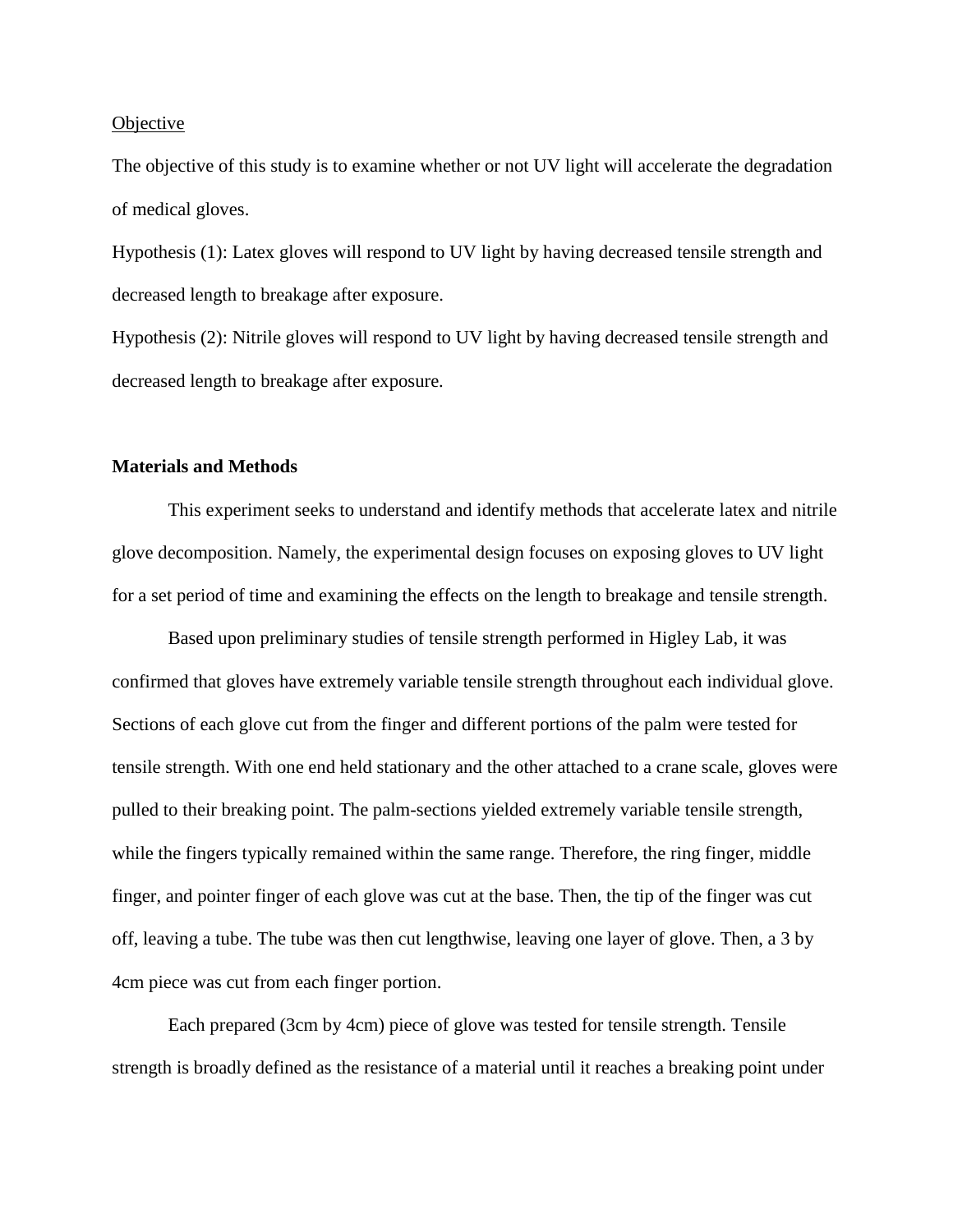tension. Decomposition can be indicated by decreased tensile strength. The long-side of the glove pieces (4cm) were clamped. Within each clamp was 1cm of glove material. Between the clamps was 2cm of glove material. A 50cm ruler was secured to the table to ensure uniformity between tests, so that precisely 2cm were stretched in each trial. One clamp was held stationary, and a crane-scale was attached to the other clamp. The crane scale was pulled along the plane of the table slowly, digitally measuring tensile strength in kilograms (kg). Additionally, the ruler fixed beneath the clamps served to show the elongation at the breaking point in cm for each glove.

Using the slow-motion feature on an iPhone, each trial was recorded and the exact moment each glove reached their breaking point was captured. This gave a reading of the tensile strength of the gloves in kilograms. From the video, an estimation of elongation before breakage was estimated in cm, significant to 0.5cm.

The gloves were placed onto a sheet of parchment paper, divided as a 4 part latin-square with a factorial arrangement. The factors were glove type, latex or nitrile, with the treatment being either 24 hours of UV light or no UV light exposure. A latin square describes a controlled treatment arrangement in which each treatment occurs once in each column and row. Each square of parchment paper was labelled 1-4, where 1: latex exposed to UV, 2: nitrile exposed to UV, 3: nitrile control (no UV exposure) and 4: latex control. The experimental unit was each individual latin square.

To set up the experiment, a piece of parchment paper was folded into 16 squares, four in each row and column. The 16 squares were then labeled 1-4, with each individual value occurring only once in each column and row, signifying different treatments. Then, 16 4x3cm strips of each glove type were placed in the corresponding squares. A representation of the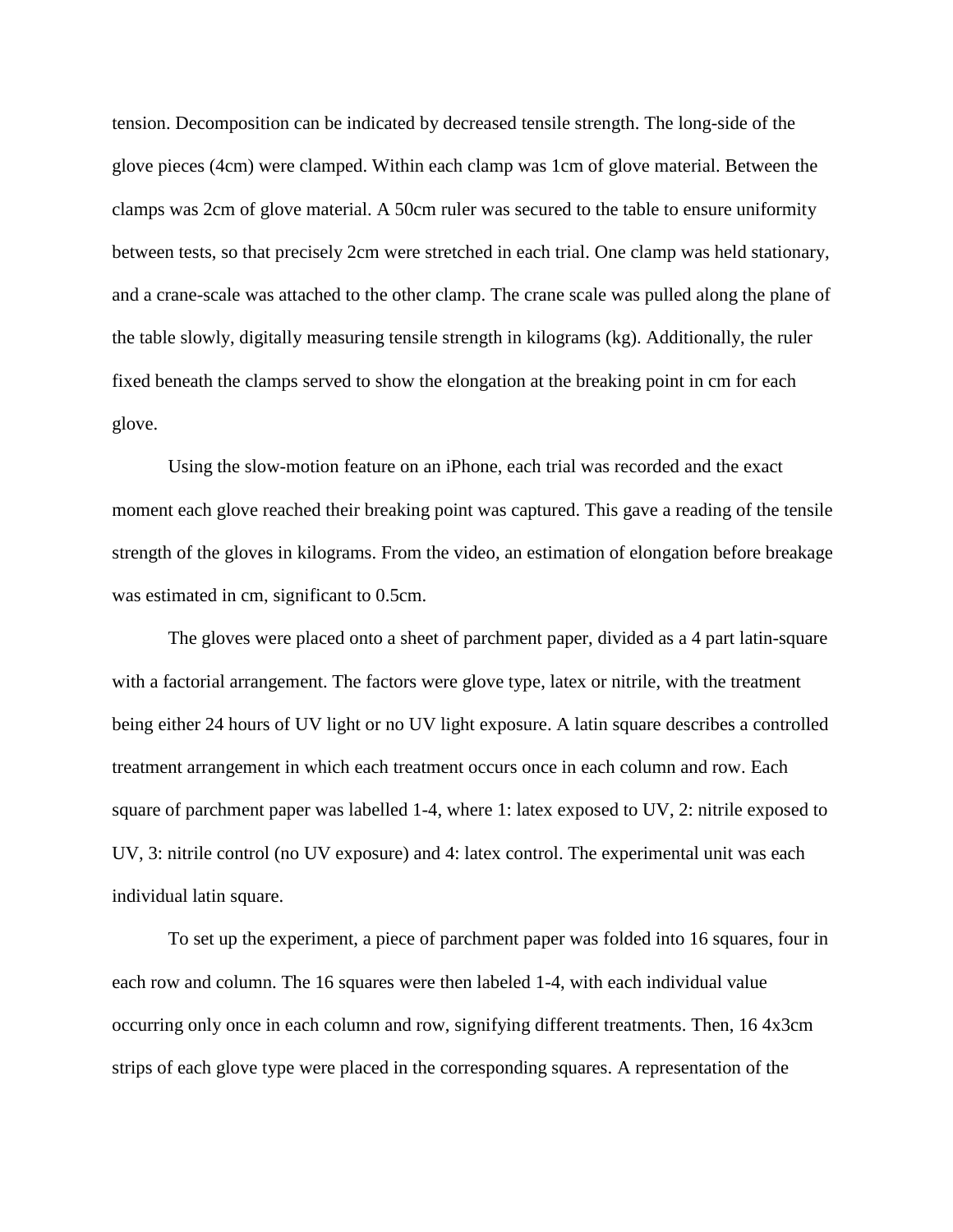experimental method can be seen in figure 1 of the result section. The latex gloves were of the brand "Nice!", powdered, and size large, while the nitrile gloves were of the brand "UpandUp", powderless, and size large. One of each type of glove was placed on each of the 16 squares, designated by the aforementioned numbered arrangement. Then, the parchment paper-unit was placed under a fume hood. The squares indicated by 1 and 2 were treated with exposure to UV light. An 8 watt UV bar light was placed directly on top of the gloves. Then, a paper tent-like structure was placed above the UV bar light to ensure that the UV light did not interact with the untreated control glove-parts.

The gloves in squares 1 and 2 (UV light) were removed after 24 hours of exposure. At this point, they were tested for tensile strength and length to breakage. Additionally, the same measurements were taken after 24 hours for the control glove-parts in squares 3 and 4.

The experiments ran from March  $27<sup>th</sup>$  to March  $30<sup>th</sup>$ , in a succession of three 24 hour periods. Each unit of parchment paper had 4 nitrile glove-parts under UV light and 4 latex glove parts under UV light, with two experiments running at once. This lead to 8 treated nitrile experimental units and 8 latex experimental units per day, multiplied by three for a total of 24 treated latex units, 24 treated nitrile units, and 24 of each glove untreated as a control.

## **Results**

Significant differences are shown in all factors, differences in glove type  $(p<0.0001)$ , exposure to UV ( $p<0.0001$ ), and the combination of the factors ( $p<0.0017$ ). Visually, the gloves that were treated with UV light (squares 1 and 2) became discolored (figure 1). The untreated latex is ivory colored, and after UV exposure was a golden brown. The untreated nitrile gloves transitioned to a darker blue after UV exposure.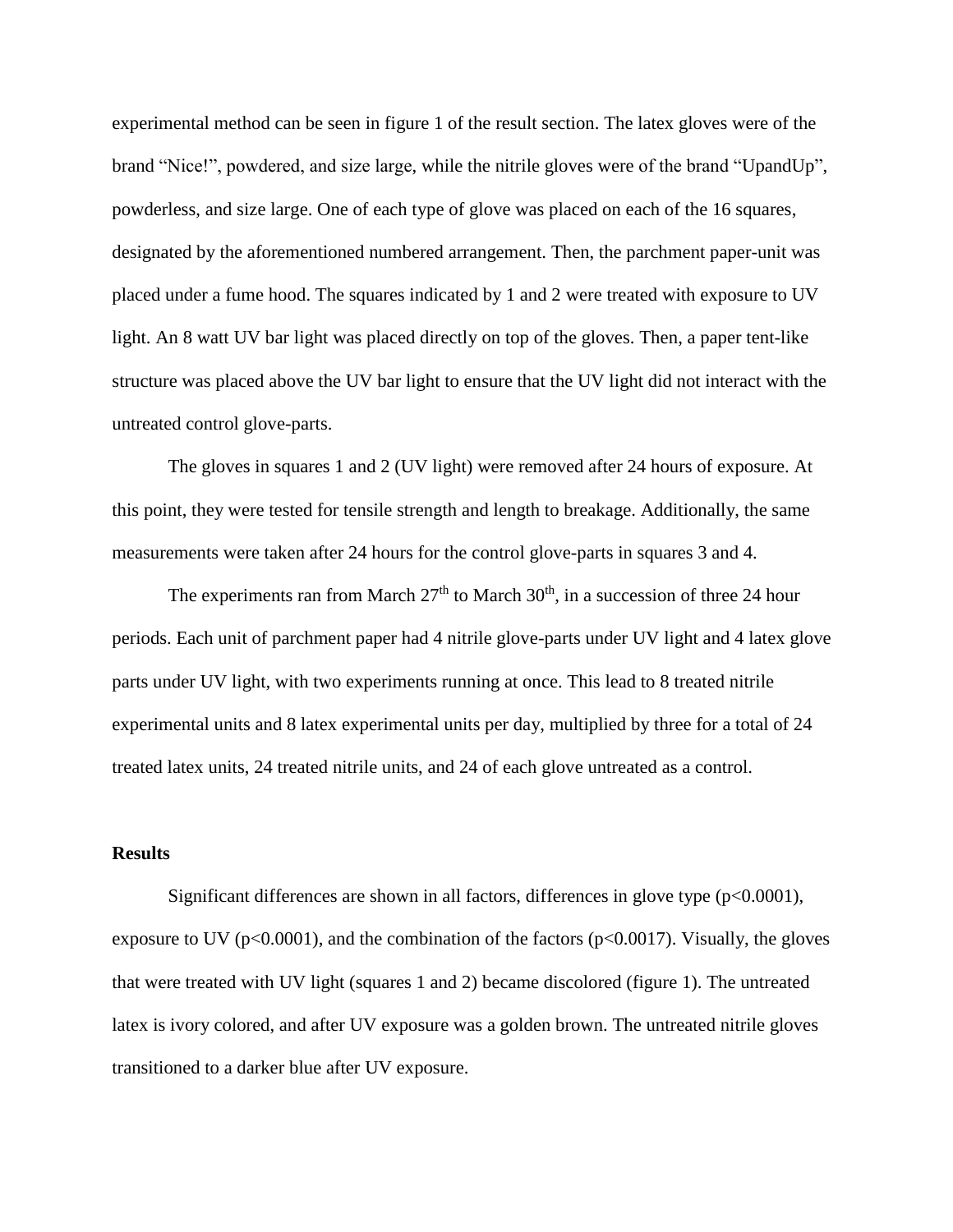Table 1 shows that the average tensile strength for our untreated latex gloves is 1.781kg, while the average tensile strength for nitrile is 1.601kg. When UV is applied to these gloves, the tensile strength is reduced to 1.255kg in latex gloves, and 1.075 in nitrile gloves.

Table 2 shows the effects of UV, averaged across both glove types. The average tensile strength without UV exposure, 1.78 kg, decreased to 1.075 kg after UV exposure. In regards to elongation, the average decreased from 14.78 cm to 8.74 cm after UV exposure.

Table 3 indicates the effects of UV on each glove type. For latex, the mean tensile strength without UV exposure was 1.73 kg. After UV exposure, tensile strength decreased to 0.78 kg. Length-to-breakage was 17.29 cm without UV exposure. After UV exposure, length-to breakage decreased to 9.49 cm. For nitrile, the mean tensile strength without UV exposure was 1.83 kg. After UV exposure, tensile strength decreased to 1.37 kg. Length-to-breakage was 12.27 cm without UV exposure. After UV exposure, length-to breakage decreased to 7.99 cm.

Table 4 shows the overall significance of tensile strength by ANOVA. There were significant mean differences in the length-to-breakage of the gloves, where  $F(3,92)=40.98$ , Mse  $= 5.43$ ,  $p < 0.0001$  The decrease in tensile strength was statistically significant, occurring less than  $1/10,000$  times by chance.

Table 5 shows the overall significance of each of the factors: glove type, exposure to UV, and the combination of the factors. The results are highly significant, with glove type ( $p <$ 0.0001), UV ( $p < 0.0001$ ), and the combination of the factors, Type\*UV, ( $p < 0.0013$ ).

Table 6 examines the overall significance of length-to-breakage by ANOVA. There were significant mean differences in the length-to-breakage of the gloves, where  $F(3,92)=56.58$ , Mse  $= 401.65$ , p < 0.0001. The decrease in length to breakage was statistically significant, occurring less than 1/10,000 times by chance.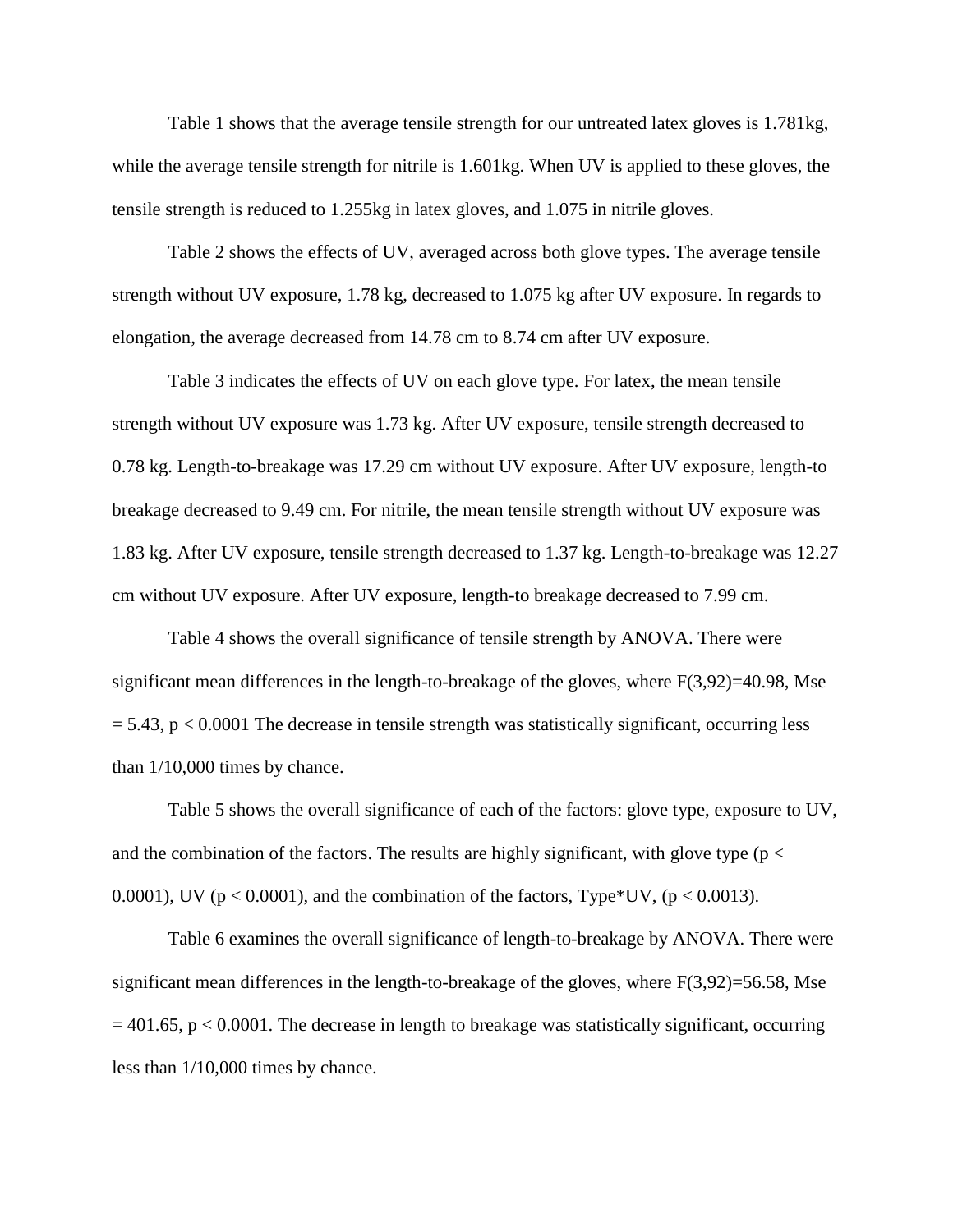Table 7 shows the overall significance of each of the factors: glove type, exposure to UV, and the combination of the factors. The results are highly significant, with glove type ( $p <$ 0.0001), UV ( $p < 0.0001$ ), and the combination of the factors, Type\*UV, ( $p < 0.0017$ ).

Table 8 compiles the data. Latex gloves, L, are shown for their response to 24 hours of UV light (1) or no UV light (0). Nitrile gloves, N, are also shown for their response to 24 hours of UV light (1) or no UV light (0). The tensile strength of latex decreased from an average of 1.731kg without UV exposure to 0.779kg after UV exposure. The length to breakage decreased from an average of 17.292cm to 9.492cm. The tensile strength of nitrile decreased from an average of 1.831 kg without UV exposure to 1.371kg after UV exposure. The length to breakage decreased from an average of 12.271cm to 7.992cm after UV exposure.



Figure 1: The image shows the latin square arrangements, with squares 1 and 4 with latex gloves, 2 and 3 with nitrile gloves. Squares 1 and 2 were treated with 24 hours of UV light, and are visibly discolored.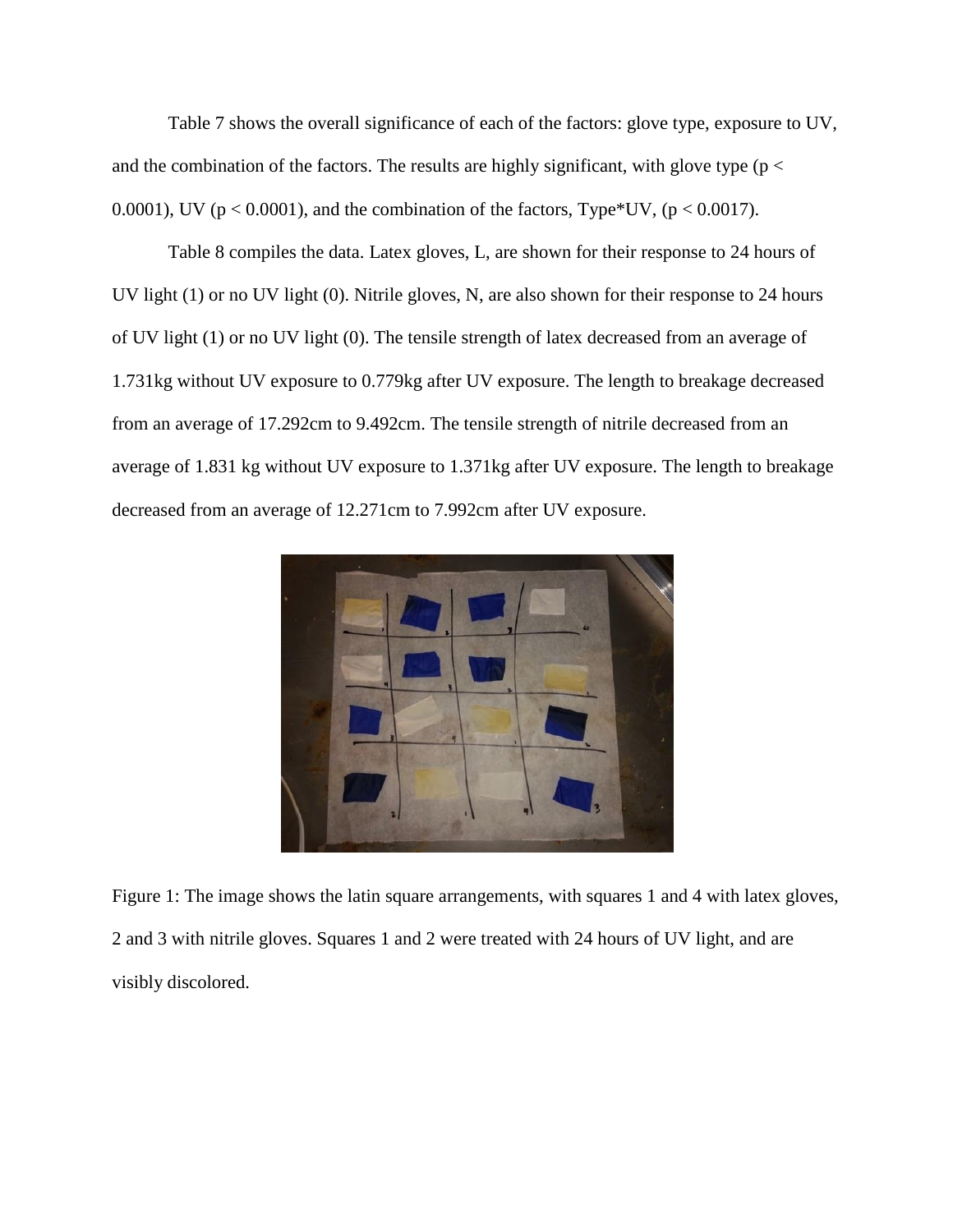# Data Tables

Table 1: The overall means across both glove types, including gloves with and without UV

exposure in terms of tensile strength (kg) and length (cm).

|              |             | <b>Tensile</b>           | Length            |
|--------------|-------------|--------------------------|-------------------|
| <b>Type</b>  |             |                          |                   |
| $\mathbf{L}$ | Mean        | 1.255208                 | 13.39167          |
|              |             | <b>StdErr</b> 0.081354   | 0.66829           |
| N            | <b>Mean</b> |                          | 1.601042 10.13125 |
|              |             | StdErr 0.068812 0.513714 |                   |

Table 2: Shows the effects of UV across both glove types.

|           |             | <b>Tensile</b>                  | Length           |
|-----------|-------------|---------------------------------|------------------|
| <b>UV</b> |             |                                 |                  |
|           | <b>Mean</b> |                                 | 1.78125 14.78125 |
|           |             | <b>StdErr</b> 0.053586 0.504832 |                  |
|           | <b>Mean</b> |                                 | 1.075 8.741667   |
|           |             | StdErr 0.066694 0.425087        |                  |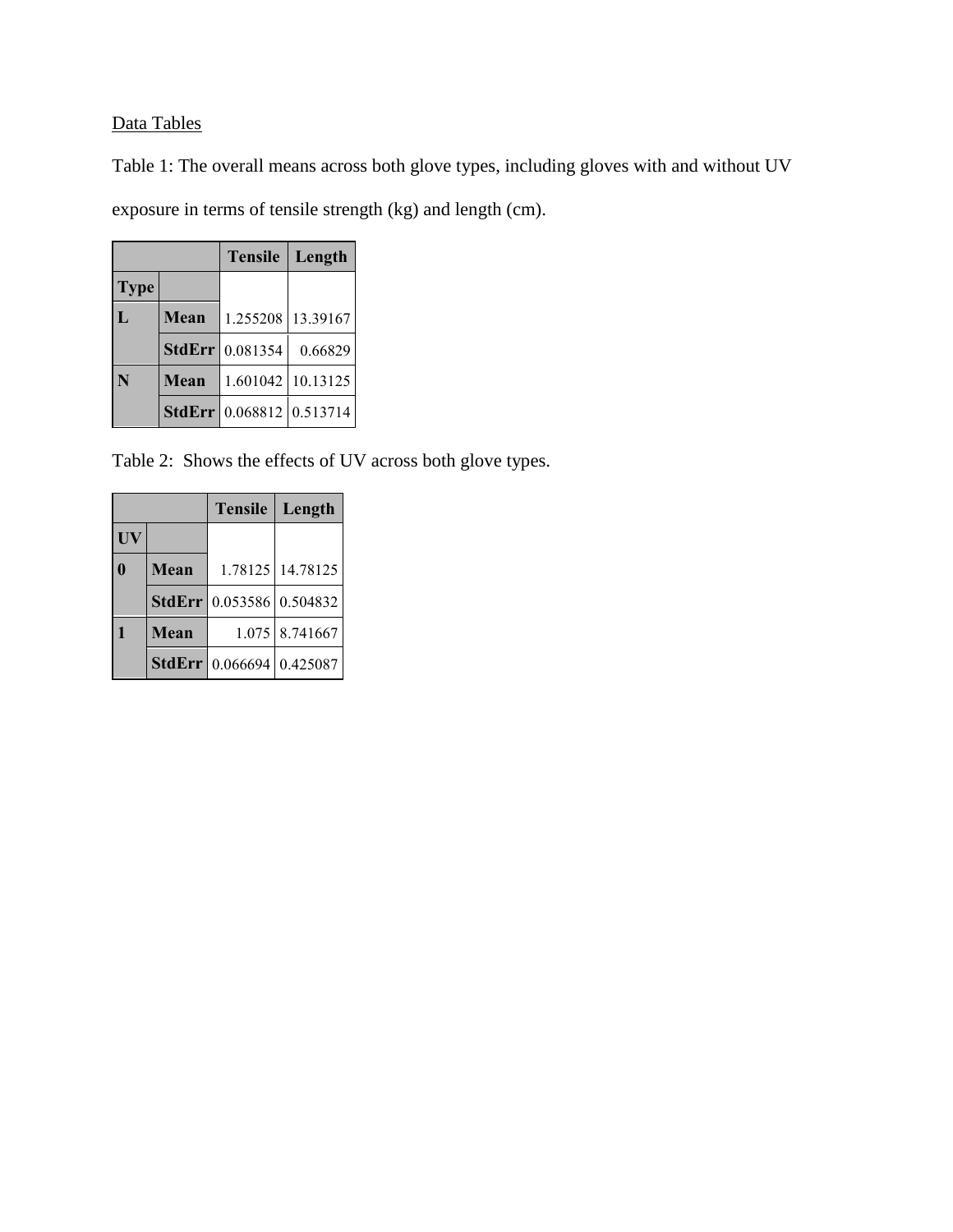Table 3: The means and standard errors for the combination of the two factors: glove type and treatment.

|             |           |               | <b>Tensile</b>           | Length            |
|-------------|-----------|---------------|--------------------------|-------------------|
| <b>Type</b> | <b>UV</b> |               |                          |                   |
| L           | 0         | Mean          | 1.73125                  | 17.29167          |
|             |           | <b>StdErr</b> | 0.042007                 | 0.24803           |
|             | 1         | Mean          |                          | 0.779167 9.491667 |
|             |           | <b>StdErr</b> | 0.074692                 | 0.664196          |
| N           | 0         | Mean          | 1.83125                  | 12.27083          |
|             |           | <b>StdErr</b> | 0.098761                 | 0.657302          |
|             | 1         | Mean          | 1.370833                 | 7.991667          |
|             |           |               | <b>StdErr</b>   0.070641 | 0.498437          |

# ANOVA procedure, Dependent Variable – Tensile Strength

Table 4: By ANOVA, this shows the overall significance of treatments for tensile strength.

| <b>Source</b>          |    | $DF Sum of Squares Mean Square F Value Pr > F$ |            |       |         |
|------------------------|----|------------------------------------------------|------------|-------|---------|
| Model                  |    | 16.29177083                                    | 5.43059028 | 40.98 | < 0.001 |
| Error                  | 92 | 12.19229167                                    | 0.13252491 |       |         |
| <b>Corrected Total</b> | 95 | 28.48406250                                    |            |       |         |

Table 5: By ANOVA, this shows the overall significance of the main effects of glove type, UV treatments, and their interaction.

| <b>Source</b> | DF |               | Anova SS   Mean Square   F Value   $Pr > F$ |       |         |
|---------------|----|---------------|---------------------------------------------|-------|---------|
| <b>Type</b>   |    | 2.87041667    | 2.87041667                                  | 21.66 | < 0.001 |
| <b>UV</b>     |    | 1 11.97093750 | 11.97093750                                 | 90.33 | < 0001  |
| Type*UV       |    | 1.45041667    | 1.45041667                                  | 10.94 | 0.0013  |

ANOVA procedure, Dependent variable – Length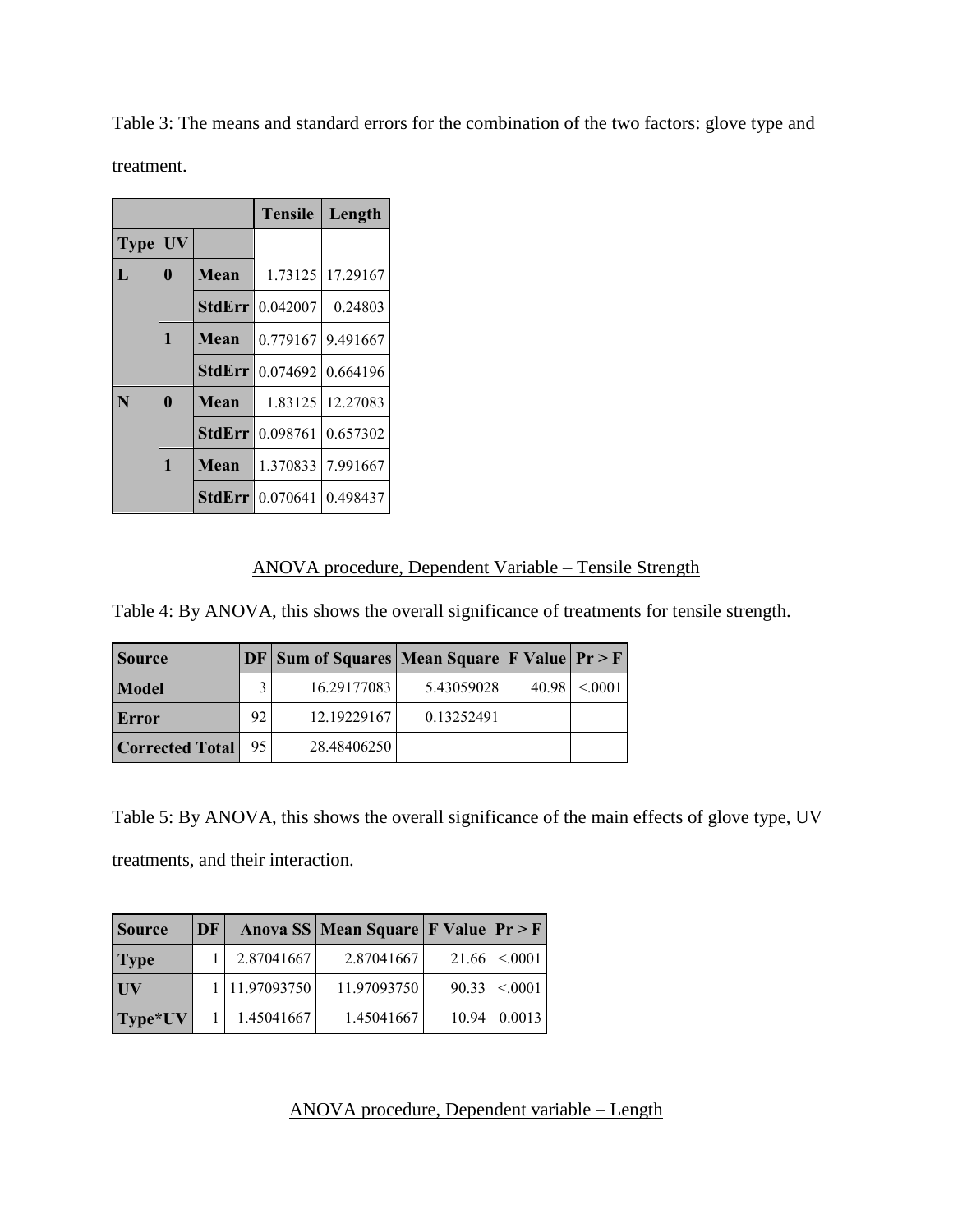Table 6: By ANOVA, this shows the overall significance of treatments for length.

| <b>Source</b>          |     | $DF Sum of Squares Mean Square F Value Pr > F$ |            |       |         |
|------------------------|-----|------------------------------------------------|------------|-------|---------|
| <b>Model</b>           |     | 1204.942813                                    | 401.647604 | 56.58 | < 0.001 |
| Error                  | 92  | 653.104583                                     | 7.098963   |       |         |
| <b>Corrected Total</b> | 95. | 1858.047396                                    |            |       |         |

Table 7: Each variable is shown for significance: glove type, exposure to UV, and the combination of the two factors.

| <b>Source</b> | DF |               | Anova SS   Mean Square   F Value   $Pr > F$ |       |                 |
|---------------|----|---------------|---------------------------------------------|-------|-----------------|
| <b>Type</b>   |    | 1 255.1276042 | 255.1276042                                 | 35.94 | < 0.001         |
| <b>UV</b>     |    | 1 875.4376042 | 875.4376042                                 |       | 123.32  < 0.001 |
| Type*UV       |    | 74.3776042    | 74.3776042                                  |       | 10.48 0.0017    |

Table 8: Where n=24 and N=96. Latex gloves, L, are shown for their response to 24 hours of UV light (1) or no UV light (0). Nitrile gloves, N, are also shown for their response to 24 hours of UV light (1) or no UV light (0).

| Level of Level of<br><b>Type</b> |             |   |                                                        | <b>Tensile</b> | Length |                      |  |
|----------------------------------|-------------|---|--------------------------------------------------------|----------------|--------|----------------------|--|
|                                  | <b>UV</b>   | N | <b>Mean</b>                                            | <b>Std Dev</b> | Mean   | <b>Std Dev</b>       |  |
|                                  | $\mathbf 0$ |   | 24   1.73125000   0.20579248   17.2916667   1.21509229 |                |        |                      |  |
| L                                |             |   | 24 0.77916667 0.36591656                               |                |        | 9.4916667 3.25388285 |  |
| N                                | 0           |   | 24   1.83125000   0.48382815   12.2708333   3.22011061 |                |        |                      |  |
| N                                |             |   | 24   1.37083333   0.34607007                           |                |        | 7.9916667 2.44183051 |  |

# **Discussion**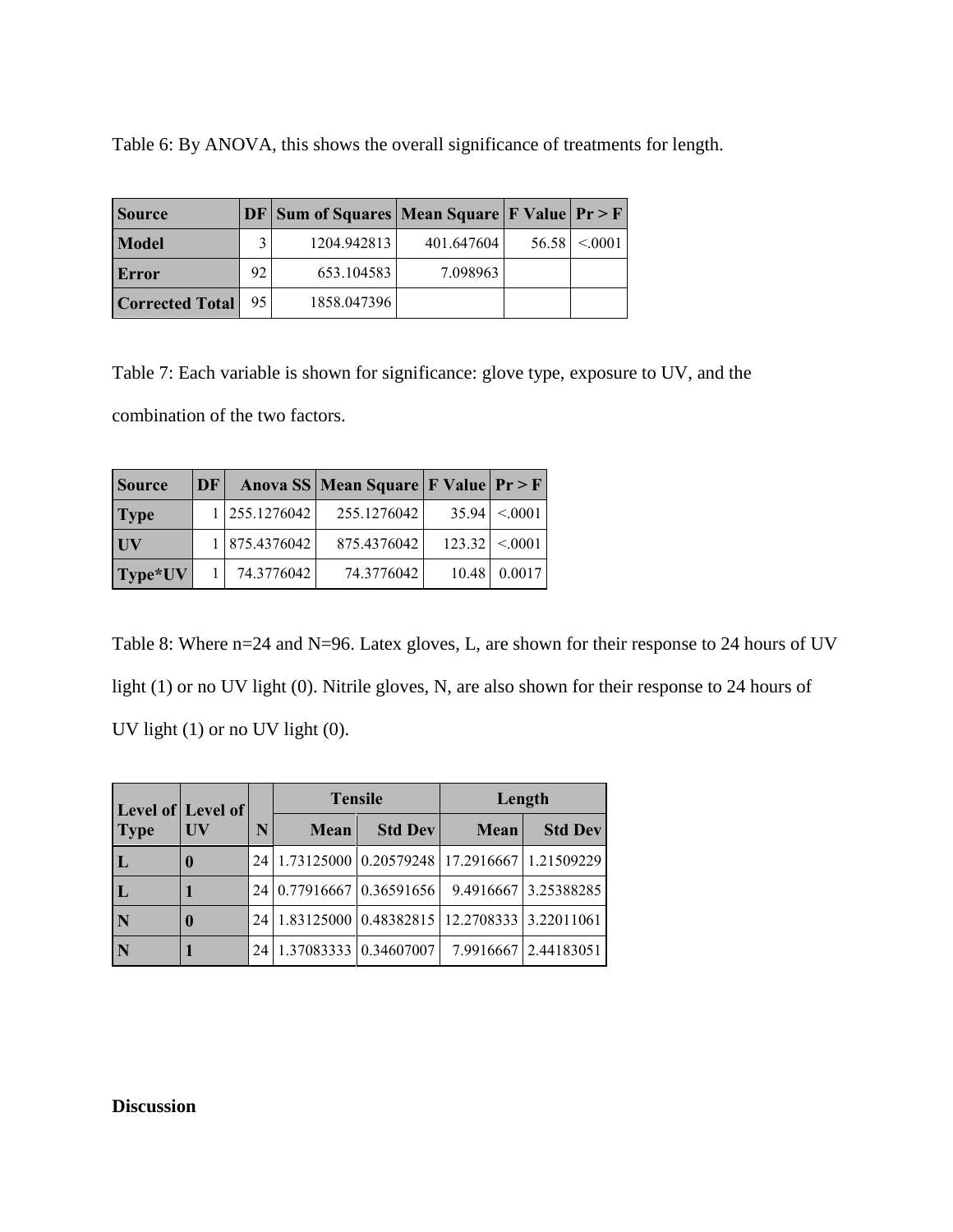Due to the fact that this experiment has not been largely studied, the findings are exploratory in nature. The goal of this study was to understand if UV exposure can cause an acceleration in the breakdown of both latex and nitrile medical gloves. Ultimately, we aim for the application of these findings to a larger scale to make glove waste more sustainable.

In a previous study, Lambert et. al (2013) examined the degradation of latex films in different environments. The degradation rate was most strongly linked to treatments with the most solar radiation, causing the fastest rate of breakdown. Photo-oxidation was the primary pathway for this degradation. This occurred in response to UV light from the sun.

Additionally, Noriman and Ismail tested nitrile butadiene rubber for its response to natural weathering conditions. Here, they factorially tested for humidity, temperature, rainfall, and UV exposure. The declination of tensile strength in this study was attributed to oxidation of the polymer in response to UV.

The findings of this study corroborate what previous studies have found. For both glove types studied, latex and nitrile, the impact of UV light exposure on breakdown was significant (p<0.001). After exposure to UV light, the tensile strength required decreased for both glove types. We expected a drastic decrease in tensile strength after UV light exposure, but the ultimate effect on the elasticity of the glove was surprising.

Table 1 indicates the means and standard errors across the glove types, regardless of treatment exposure. Latex required an average of 1.255 kg to break at 13.392 cm while nitrile required 1.601 kg to break at 10.131 cm. Overall, nitrile gloves have more tensile strength. Table 3 shows the average length to breakage of nitrile without UV exposure was 12.271cm, while the average length to breakage of latex without UV exposure was 17.292, 5cm greater than nitrile. The data shows that the latex gloves were more elastic than nitrile gloves, despite nitrile having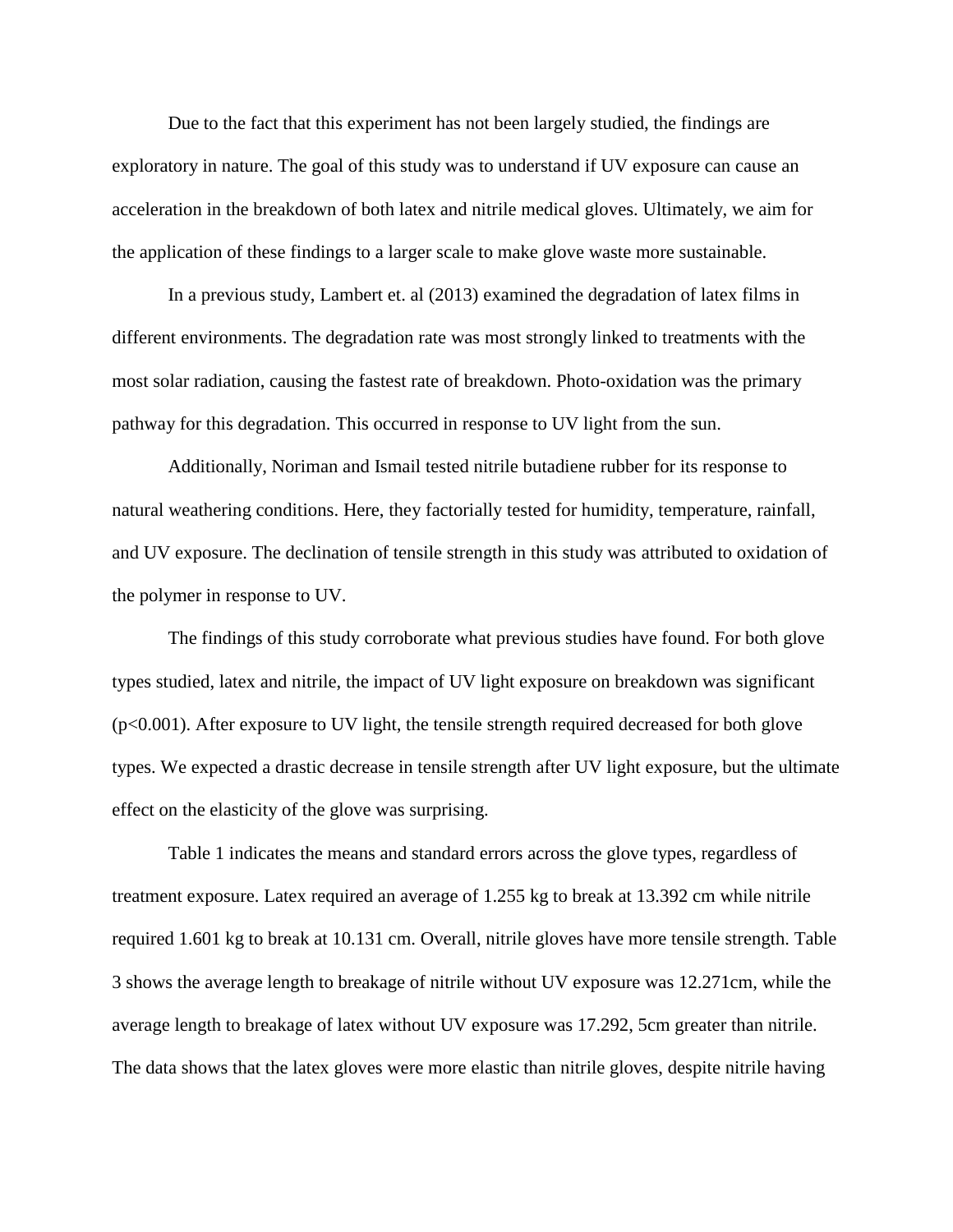more tensile strength. The study by Liu et. al (2016) corroborates these findings regarding the elasticity and strength of nitrile.

Table 2 shows the effects of UV across both glove types. Without UV exposure, the average tensile strength was 1.781 kg and the length to breakage was 14.781 cm. When UV was applied, the means decreased to 1.075kg and 8.741 cm**.** There was a 40% reduction in tensile strength when UV was applied. Additionally, there was a 40% reduction in length to breakage with UV application, applicable to both glove types. Therefore, the data show that UV influences the accelerated breakdown of both latex and nitrile glove types.

Table 5 indicates that the decrease in tensile strength was statistically significant with UV application,  $p<0.0001$ . It also indicates that the type of glove is significant,  $p<0.0001$ . Table 7 indicates that the decrease in length to breakage was statistically significant with UV exposure, p<0.0001. It also indicates that length to breakage was dependent on the glove type, p<0.0001. This decrease in tensile strength would only occur by chance 1/10,000 times.

Table 8 provides a summary of the data findings. For latex, tensile strength of glove-parts with UV application decreased by 55% and length to breakage decreased by 46%. For nitrile, tensile strength of glove-parts with UV application decreased by 26% and length to breakage decreased by 35%.

#### **Conclusion**

Significant differences were shown in all factors; glove type, exposure to UV light, and the combination of the two. This study corroborates what others have found in terms of the quality of materials. Latex is more elastic than nitrile, but is more susceptible to breakage, requiring less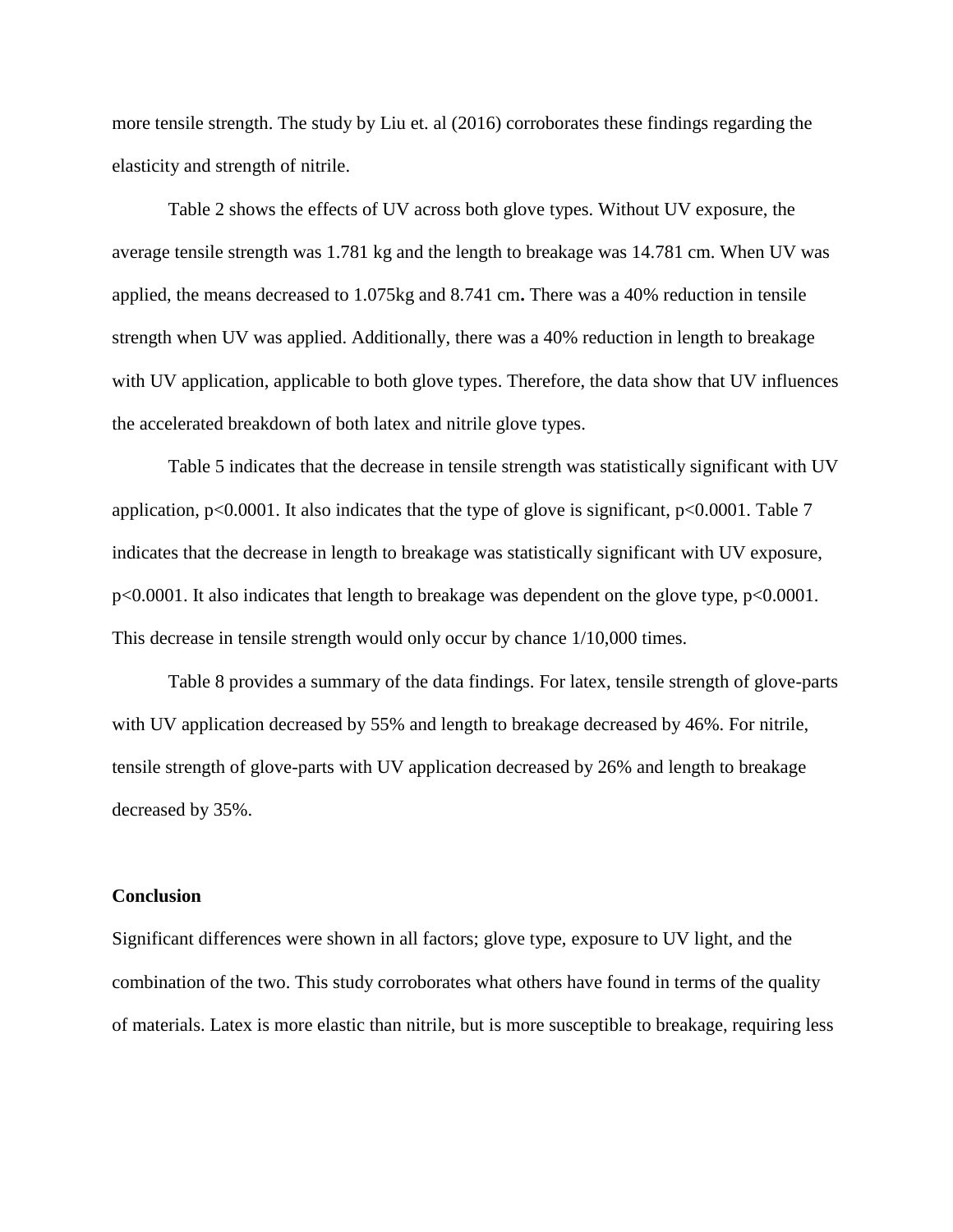tensile strength to break. Ultimately, UV exposure accelerated the breakdown of both glove types, as previous studies have noted.

Latex was more greatly affected by the exposure of UV light than nitrile. The effect was decreased tensile strength, and decreased elongation. The tensile strength of latex decreased by 55% and the length to breakage decreased by 46%. For nitrile, the tensile strength decreased by 26% with UV application and the length to breakage decreased by 35% with UV application.

It was hypothesized that exposure to UV would cause decreased tensile strength across both glove types. Additionally, it was hypothesized that exposure to UV would cause decreased length to breakage. Based on the results, both hypotheses are supported.

#### Implications

Ultimately, the goal is to apply these findings to a larger-scale medical operation. Significant degradation was shown with an 8-watt UV bulb applied directly to the surface of the gloves. Intensity is dependent upon distance of the bulb from the target and the wattage of the bulb. To commercialize this, the experiment would need to be replicated on a larger scale with equal or greater UV light intensity. The distance of the light source from the gloves and therefore the wattage would have to increase to apply UV light to a greater quantity of gloves.

Ultimately, this study could provide the groundwork for a change in how medical glove waste is disposed of. It has shown that UV light has an effect on accelerating the glove's degradation. Gloves could be treated with UV lights within a hospital or clinical setting before being sent to a landfill. The partially degraded gloves would therefore degrade faster once in the landfill. Current medical gloves take 2 years to degrade, so further research could examine the faster degradation time after UV treatment.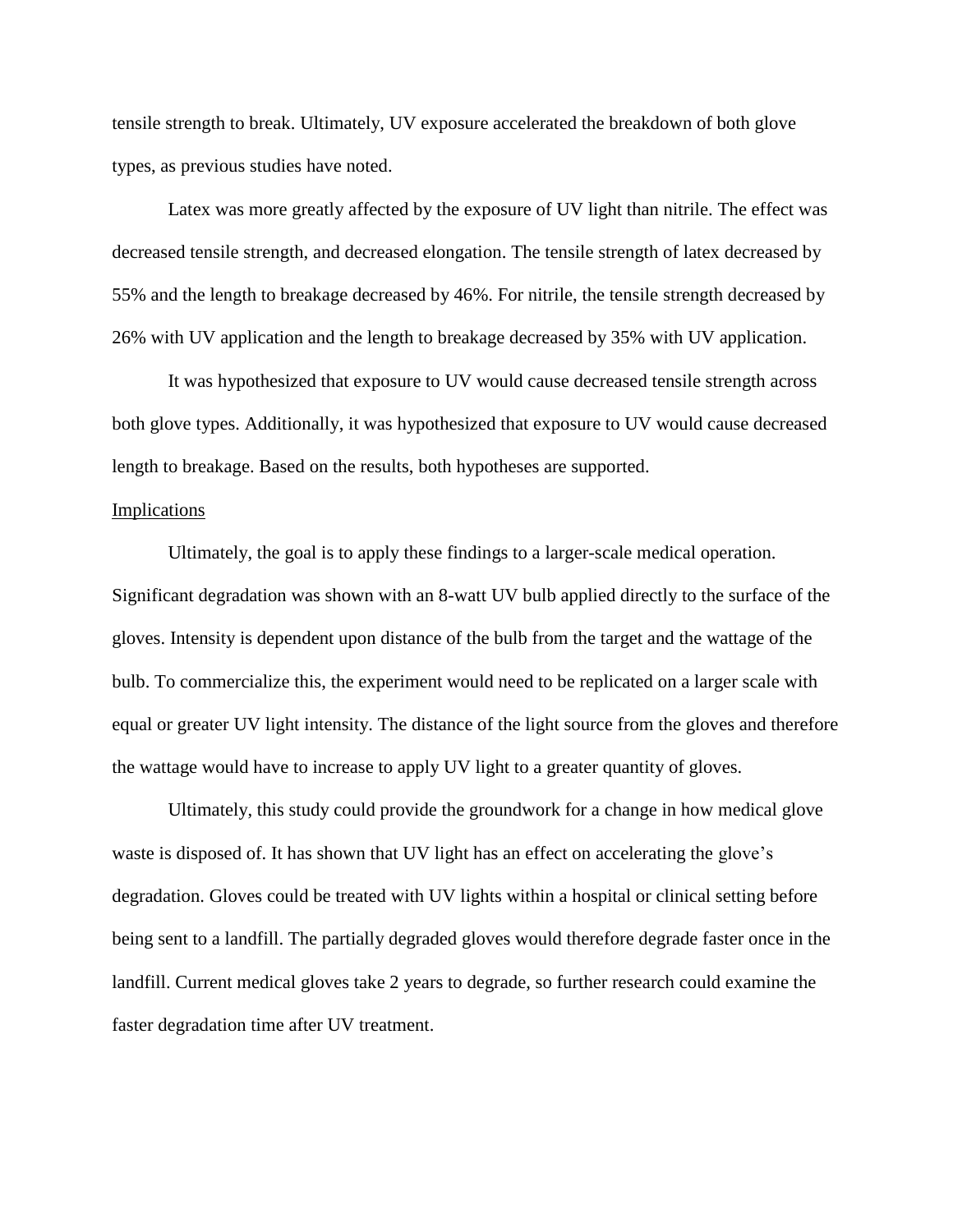#### Recommendations

Future studies should examine if these results stand across different brands of gloves. There are minimal standards for NBR glove formulation. Therefore, differing formulations result in different chemical resistance and integrity between glove brands (Phalen & Wong, 2011). It is important to compare UV accelerated breakdown between different glove brands, to ensure a wide application. In hindsight, I would recommend weighing the gloves before and after treatment to see if the mass significantly differs after UV exposure. Previous studies had suggested that atmospheric losses occurred, so it would be interesting to examine the impact.

Also, an 8-watt, 1-foot long UV bulb was used in the study. To apply this on a largerscale, a larger bulb with greater intensity would to be applied to multiple, entire gloves at once. Significant differences in tensile strength and elongation were shown in this study with an 8-watt bulb. Intensity is dependent upon distance from the material and the wattage. In a larger operation, the wattage would have to increase to increase the distance from the gloves for the same effect. Dependent upon distance, I would predict that increasing wattage would further accelerate the degradation.

To further this study, treated gloves should be put into landfill conditions to see if the exposure to UV aided in accelerated degradation.

#### Limitations

This study was limited in that it only examined two brands of gloves, "Nice!" latex gloves and "UpandUp" nitrile gloves. In order to apply these findings to a larger scale, the study would have to be repeated with more glove brands and with more trials.

Due to time constraints, the experiment was run over the course of three days, with 24 of each treatment tested. A larger sample size would be recommended, although the results were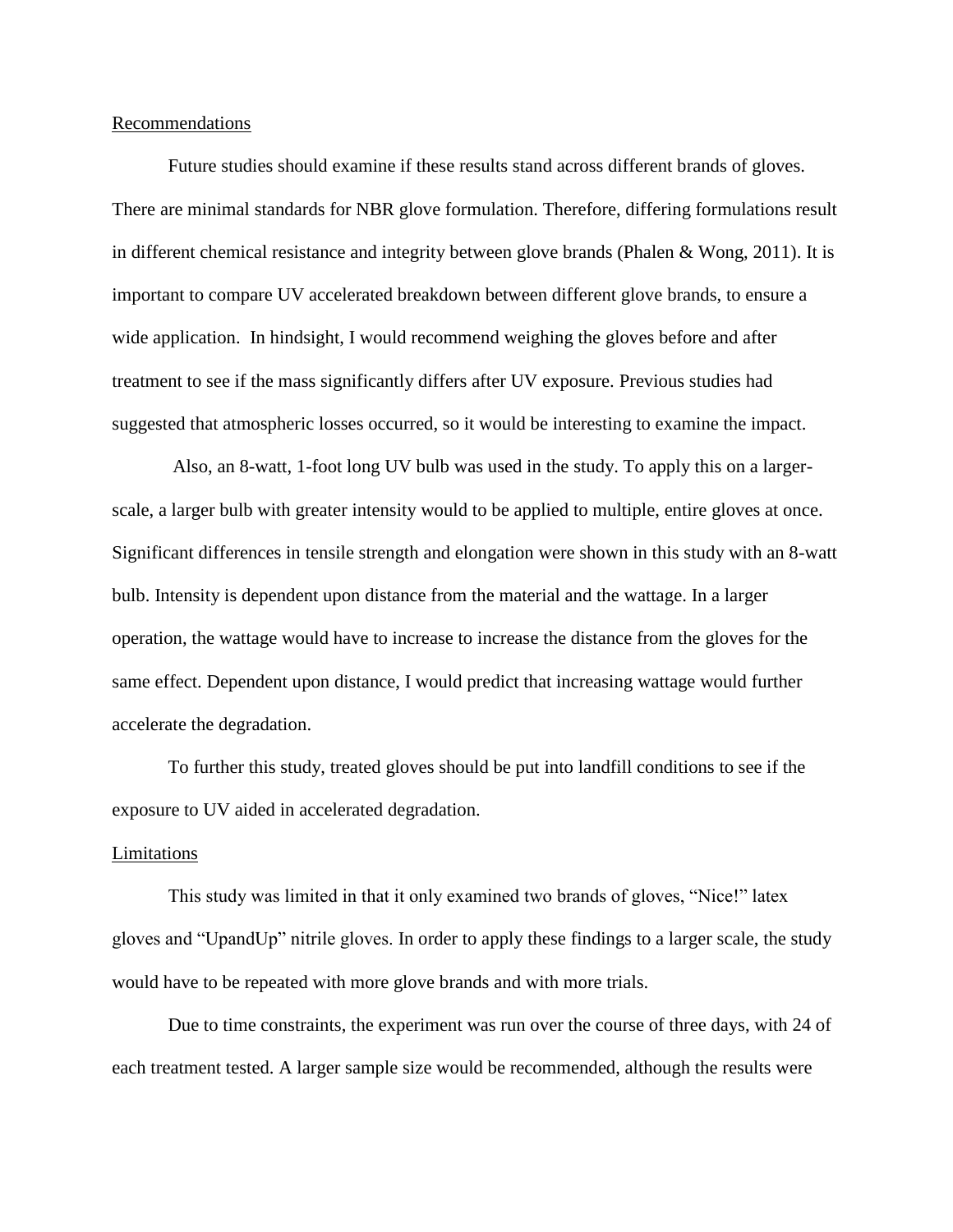statistically significant within a smaller sample size. Only the fingers of each glove were

examined, one layer thick. Further research could examine how the entire glove responds to UV.

## References

- Agrawal, A., & Konno, K. (2009). Latex: A Model for Understanding Mechanisms, Ecology, and Evolution of Plant Defense Against Herbivory. *Annual Reviews*.
- Agostini, D., Constantino, C., & Job, A. (2008). Thermal degradation of both latex and latex cast films forming membranes. *Journal of Thermal Analysis and Calorimetry,91*(3).
- Binkley, H., Schroyer, T., & Catalfano, J. (2003). Latex Allergies: A Review of Recognition, Evaluation, Management, Prevention, Education, and Alternative Product Use. *Journal of Athletic Training.*
- Dong, CL., Yuan, C.Q., Bai, X., Yan, X.P., Peng, Z., (2015). "Tribological Properties of Aged Nitrile Butadiene Rubber under Dry Sliding Conditions." *Wear*, vol. 322,. Retrieved from www-sciencedirect-com.libproxy.unl.edu/science/article/pii/S0043164814003469.
- Kardis, A. (2015). RightCycle Diverts, Repurposed Nonhazardous Lab Waste. *Waste 360*. Retrieved from www.waste360.com/recycling/rightcycle-diverts-repurposesnonhazardous-lab-waste.
- Lambert, S. et al. (2013). Effects of Environmental Conditions on Latex Degradation in Aquatic Systems. *Science of The Total Environment*.
- Liu, J., Li, X., Xu, L., & Zhang, P. (2016). Investigation of aging behavior and mechanism of nitrile-butadiene rubber (NBR) in accelerated thermal ageing environment. *Polymer Testing*. Retrieved February 4, 2019.
- Misman, M. and Azura, A. (2013) Overview on the Potential of Biodegradable Natural Rubber Latex Gloves for Commercialization. *Advanced Materials Research*.
- Noriman N., & Ismail, H. (2010). Natural Weathering test of styrene butadiene rubber and recycled acronitrile butadiene rubber blends. *Polymer Plastics-Technology and Engineering*.
- Phalen, R., & Wong, W. K., (2011). Integrity of Disposable Nitrile Exam Gloves Exposed to Simulated Movement. *Journal of Occupational and Environmental Hygiene.*
- Rose, K., and Steinbuchel, A. (2005). Biodegradation of Natural Rubber and Related Compounds: Recent Insights into a Hardly Understood Catabolic Capability of Microorganisms. *American Society for Microbiology*.